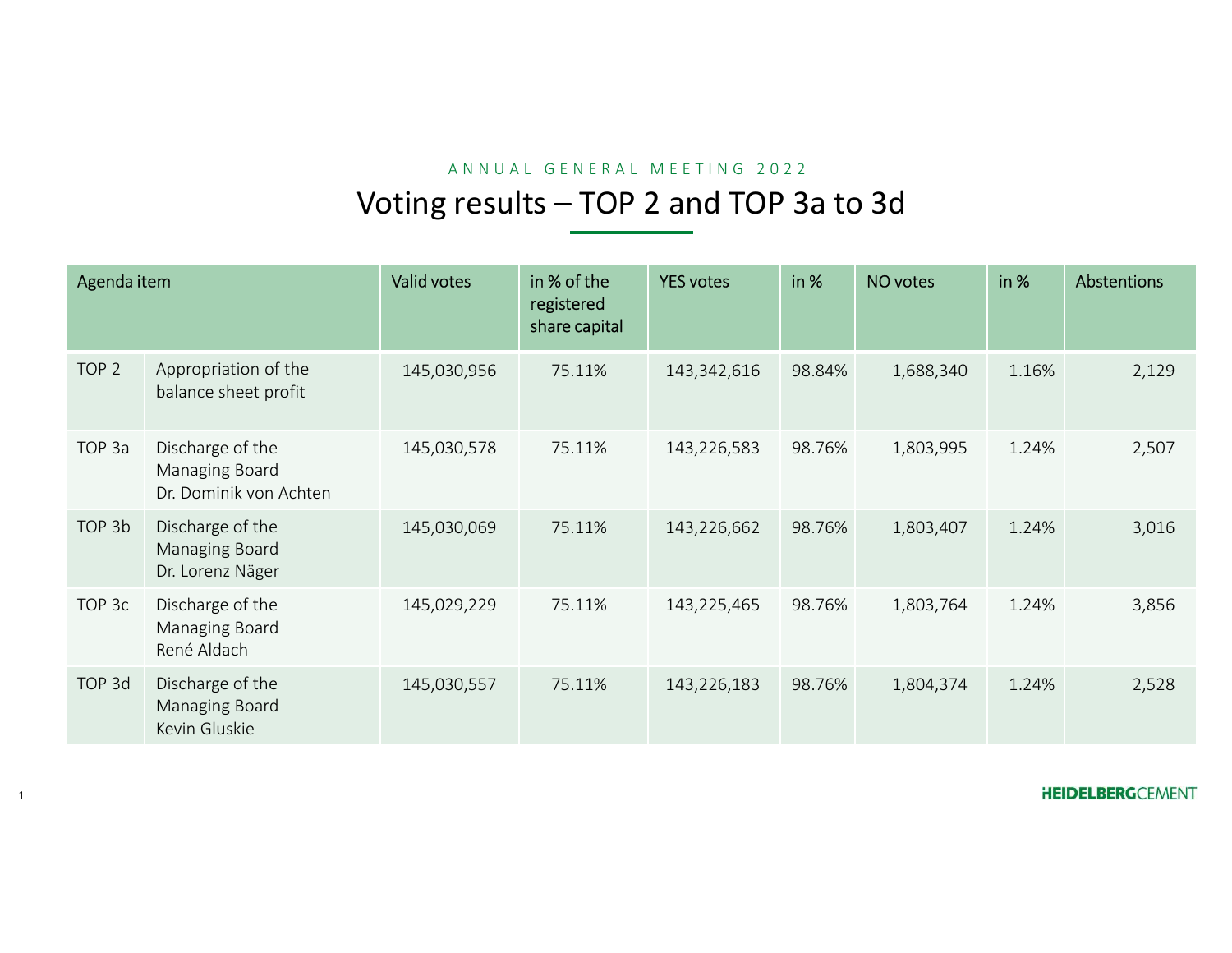|             |                                                       |             |                             | ANNUAL GENERAL MEETING 2022<br>Voting results - TOP 3e to 3i |        |           |       |                          |
|-------------|-------------------------------------------------------|-------------|-----------------------------|--------------------------------------------------------------|--------|-----------|-------|--------------------------|
| Agenda item |                                                       | Valid votes | in % of the                 | <b>YES votes</b>                                             | in %   | NO votes  | in %  | <b>Abstentions</b>       |
|             |                                                       |             | registered<br>share capital |                                                              |        |           |       |                          |
| TOP 3e      | Discharge of the<br>Managing Board<br>Hakan Gurdal    | 145,029,808 | 75.11%                      | 143,225,795                                                  | 98.76% | 1,804,013 | 1.24% | 3,277                    |
| TOP 3f      | Discharge of the<br>Managing Board<br>Ernest Jelito   | 145,029,759 | 75.11%                      | 143,227,352                                                  | 98.76% | 1,802,407 | 1.24% | 3,326                    |
| TOP 3g      | Discharge of the<br>Managing Board<br>Dr. Nicola Kimm | 145,029,697 | 75.11%                      | 143,224,824                                                  | 98.76% | 1,804,873 | 1.24% | 3,388                    |
| TOP 3h      | Discharge of the<br>Managing Board<br>Dennis Lentz    | 145,030,497 | 75.11%                      | 143,226,312                                                  | 98.76% | 1,804,185 | 1.24% | 2,588                    |
| TOP 3i      | Discharge of the<br>Managing Board<br>Jon Morrish     | 145,030,057 | 75.11%                      | 143,225,821                                                  | 98.76% | 1,804,236 | 1.24% | 3,028                    |
|             |                                                       |             |                             |                                                              |        |           |       | <b>HEIDELBERG</b> CEMENT |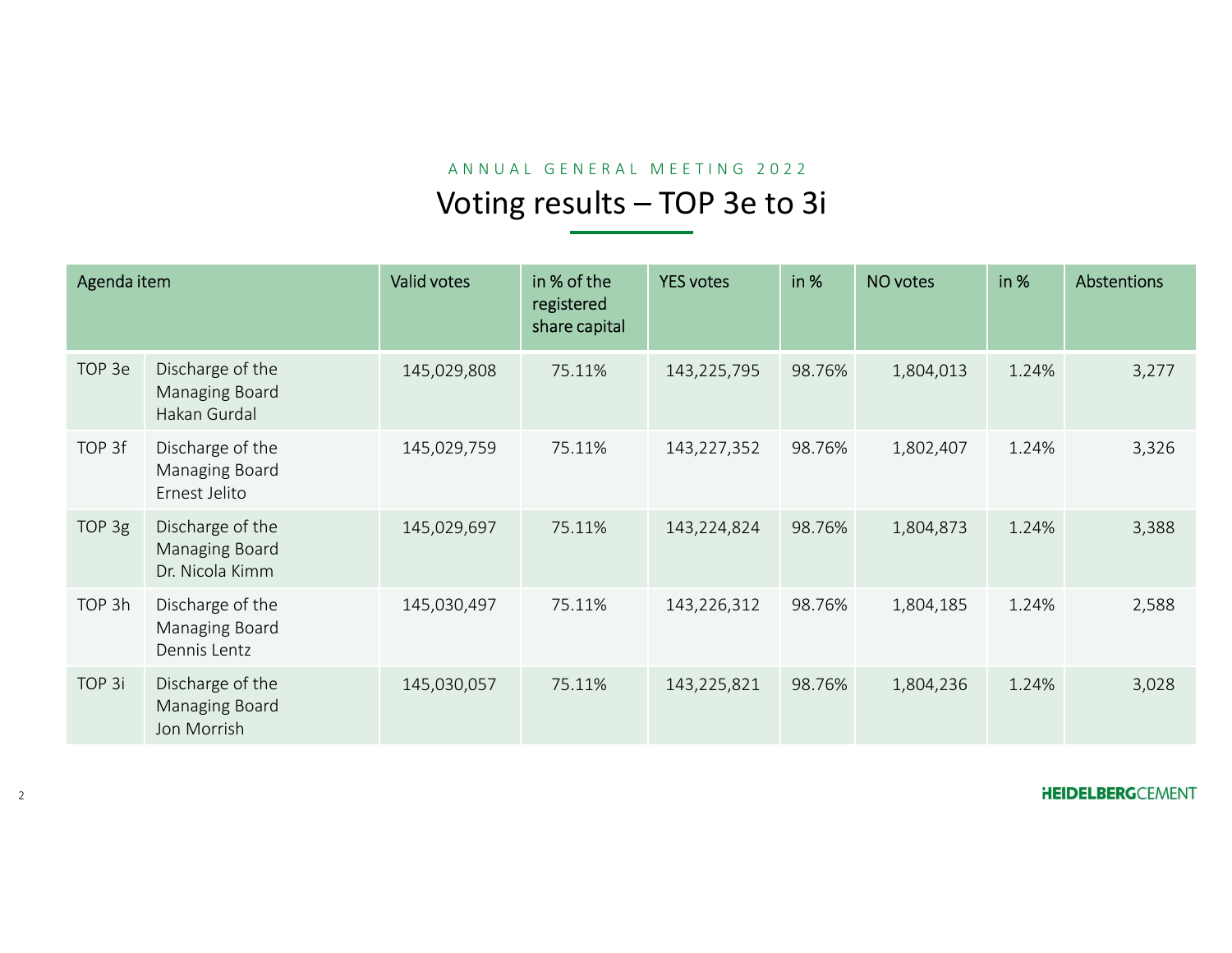|                   |                                                                | Voting results - TOP 3j and TOP 4a to 4d |                                            | ANNUAL GENERAL MEETING 2022 |        |           |       |                         |
|-------------------|----------------------------------------------------------------|------------------------------------------|--------------------------------------------|-----------------------------|--------|-----------|-------|-------------------------|
|                   |                                                                |                                          |                                            |                             |        |           |       |                         |
| Agenda item       |                                                                | Valid votes                              | in % of the<br>registered<br>share capital | <b>YES votes</b>            | in %   | NO votes  | in %  | Abstentions             |
| TOP 3j            | Discharge of the<br>Managing Board<br>Chris Ward               | 145,030,089                              | 75.11%                                     | 143,225,704                 | 98.76% | 1,804,385 | 1.24% | 2,996                   |
| TOP <sub>4a</sub> | Discharge of the<br>Supervisory Board<br>Fritz-Jürgen Heckmann | 145,026,040                              | 75.11%                                     | 143,220,137                 | 98.75% | 1,805,903 | 1.25% | 7,045                   |
| TOP 4b            | Discharge of the<br>Supervisory Board<br>Heinz Schmitt         | 145,026,040                              | 75.11%                                     | 143,073,085                 | 98.65% | 1,952,955 | 1.35% | 7,045                   |
| TOP 4c            | Discharge of the<br>Supervisory Board<br>Barbara Breuninger    | 145,025,312                              | 75.11%                                     | 143,068,854                 | 98.65% | 1,956,458 | 1.35% | 7,773                   |
| TOP 4d            | Discharge of the<br>Supervisory Board<br><b>Birgit Jochens</b> | 145,026,020                              | 75.11%                                     | 143,218,494                 | 98.75% | 1,807,526 | 1.25% | 7,065                   |
|                   |                                                                |                                          |                                            |                             |        |           |       | <b>HEIDELBERGCEMENT</b> |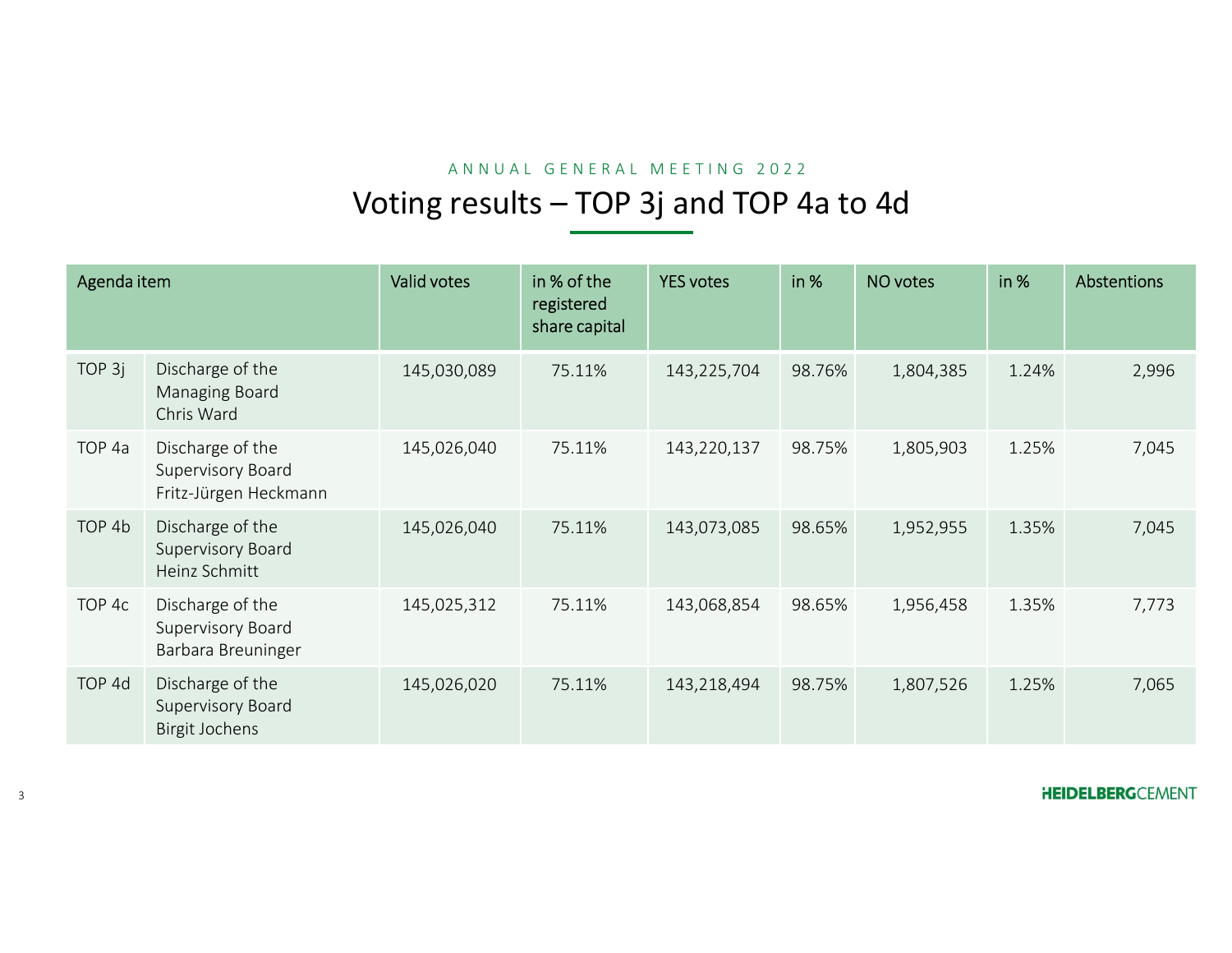|             |                                                         |             |                                            | ANNUAL GENERAL MEETING 2022   |        |           |       |                         |
|-------------|---------------------------------------------------------|-------------|--------------------------------------------|-------------------------------|--------|-----------|-------|-------------------------|
|             |                                                         |             |                                            | Voting results - TOP 4e to 4i |        |           |       |                         |
| Agenda item |                                                         | Valid votes | in % of the<br>registered<br>share capital | <b>YES votes</b>              | in %   | NO votes  | in %  | Abstentions             |
| TOP 4e      | Discharge of the<br>Supervisory Board<br>Ludwig Merckle | 91,595,383  | 47.44%                                     | 82,467,251                    | 90.03% | 9,128,132 | 9.97% | 7,297                   |
| TOP 4f      | Discharge of the<br>Supervisory Board<br>Tobias Merckle | 145,025,738 | 75.11%                                     | 143,216,925                   | 98.75% | 1,808,813 | 1.25% | 7,347                   |
| TOP 4g      | Discharge of the<br>Supervisory Board<br>Luka Mucic     | 145,026,035 | 75.11%                                     | 143,219,057                   | 98.75% | 1,806,978 | 1.25% | 7,050                   |
| TOP 4h      | Discharge of the<br>Supervisory Board<br>Dr. Ines Ploss | 145,026,060 | 75.11%                                     | 143,218,503                   | 98.75% | 1,807,557 | 1.25% | 7,025                   |
| TOP 4i      | Discharge of the<br>Supervisory Board<br>Peter Riedel   | 145,025,532 | 75.11%                                     | 143,070,826                   | 98.65% | 1,954,706 | 1.35% | 7,553                   |
|             |                                                         |             |                                            |                               |        |           |       | <b>HEIDELBERGCEMENT</b> |

4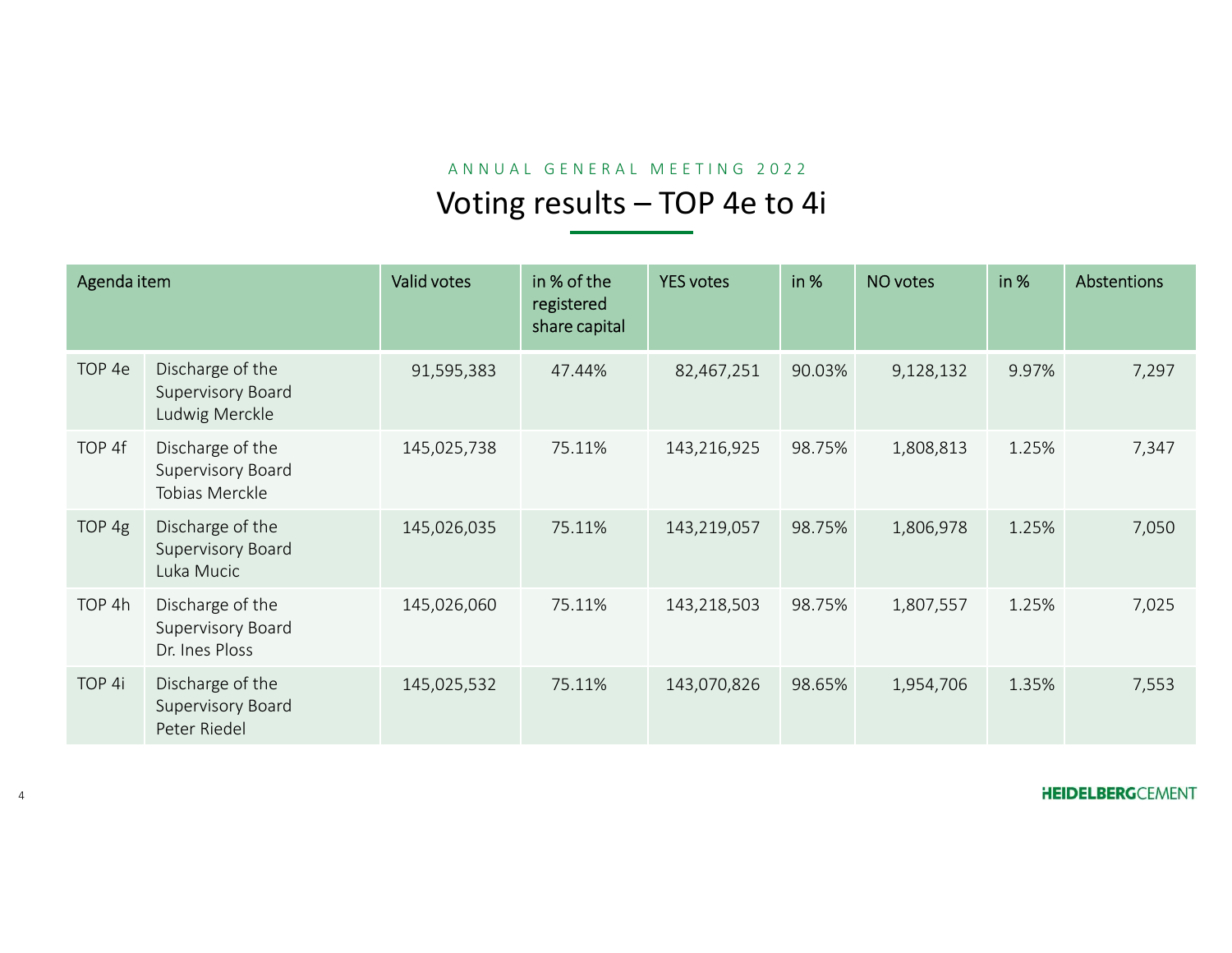# ANNUAL GENERAL MEETING 2022<br>
Second to 4 and TOP 5

|                  |                                                                                       |                                         |                                            | ANNUAL GENERAL MEETING 2022 |        |           |       |             |
|------------------|---------------------------------------------------------------------------------------|-----------------------------------------|--------------------------------------------|-----------------------------|--------|-----------|-------|-------------|
|                  |                                                                                       | Voting results - TOP 4j to 4l and TOP 5 |                                            |                             |        |           |       |             |
| Agenda item      |                                                                                       | Valid votes                             | in % of the<br>registered<br>share capital | <b>YES votes</b>            | in %   | NO votes  | in %  | Abstentions |
| TOP 4j           | Discharge of the<br>Supervisory Board<br>Werner Schraeder                             | 145,025,885                             | 75.11%                                     | 143,073,089                 | 98.65% | 1,952,796 | 1.35% | 7,200       |
| TOP 4k           | Discharge of the<br>Supervisory Board<br>Margret Suckale                              | 145,024,857                             | 75.11%                                     | 143,218,431                 | 98.75% | 1,806,426 | 1.25% | 8,228       |
| TOP 41           | Discharge of the<br>Supervisory Board<br>Univ.-Prof. Dr. Marion<br>Weissenberger-Eibl | 145,025,998                             | 75.11%                                     | 143,216,790                 | 98.75% | 1,809,208 | 1.25% | 7,087       |
| TOP <sub>5</sub> | Appointment of the auditor<br>for the 2022 financial year                             | 145,000,615                             | 75.09%                                     | 143,375,283                 | 98.88% | 1,625,332 | 1.12% | 32,470      |
|                  |                                                                                       |                                         |                                            |                             |        |           |       |             |

**HEIDELBERGCEMENT**